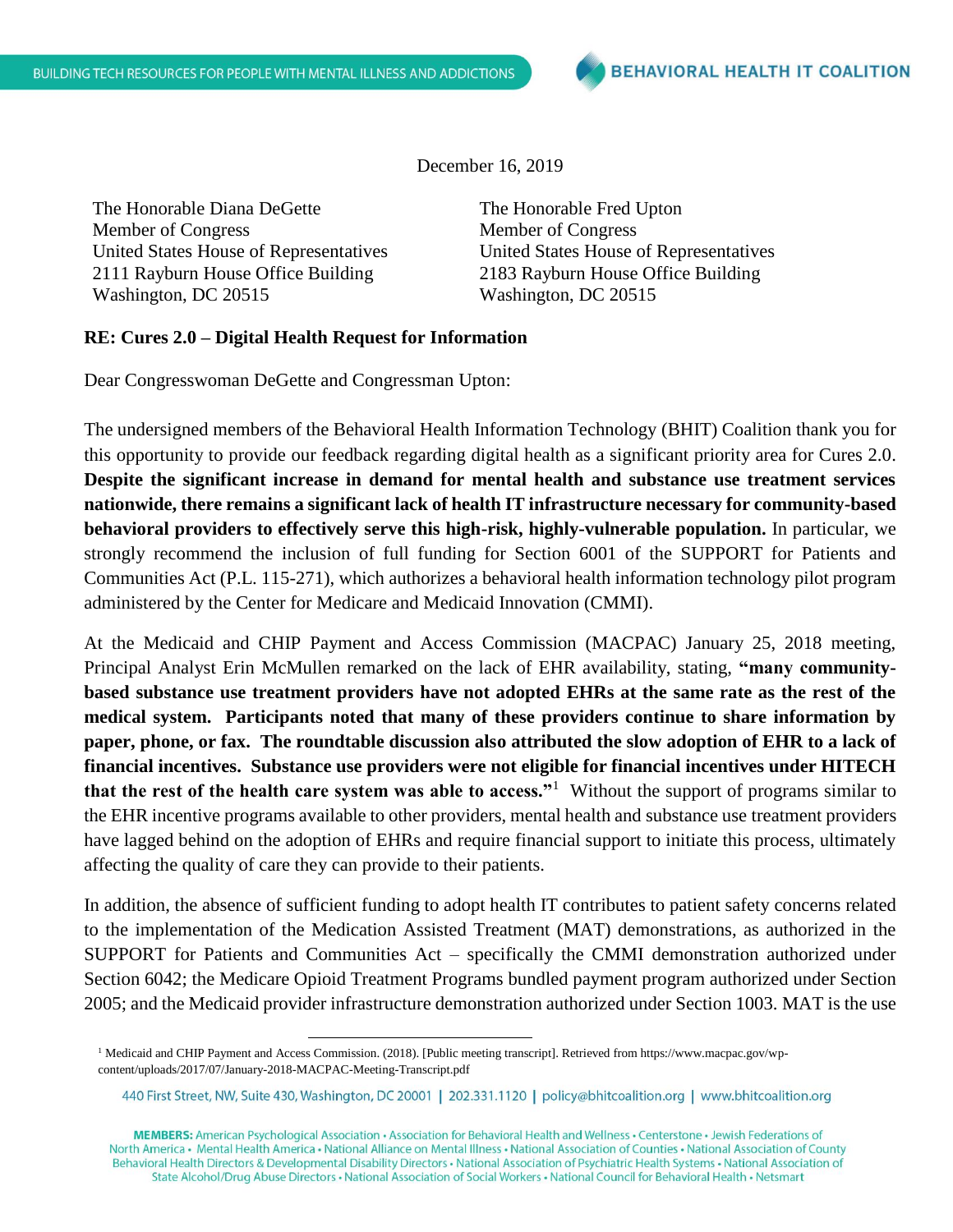of medications, in combination with counseling and behavioral therapies, to provide a 'whole-patient' approach to the treatment of substance use disorders (SUDs), including Opioid Use Disorder (OUD) (SAMHSA, 2017).

**While the BHIT Coalition is extremely supportive of Congress's dedication to expanding access to MAT, we are concerned that the strikingly low adoption rate of health IT within behavioral health settings will prevent these demonstrations from fulfilling their intent and safely coordinating care for this highly-acute population.** The Centers for Disease Control and Prevention (CDC) reported that more than 48,000 persons in the U.S. lost their lives to opioid-related drug overdoses in 2017. Similarly, most Americans with Severe Mental Illness (SMI) experience early mortality and don't live beyond their 53rd birthday. In fact, patients with Opioid Use Disorder (OUD) and mental health conditions have a high incidence of co-occurring chronic diseases that heavily contribute to their substantially reduced life expectancy. "The majority of years of life lost in people with mental illness relate to poor physical health, specifically due to comorbid noncommunicable and infectious diseases.".<sup>2</sup>

**The Coalition strongly recommends full funding for Section 6001 of the SUPPORT Act within Cures 2.0 as an important step toward the promise of modernizing health care through digital health.** Higher reimbursement rates or higher performance based lump sum payments would be made to behavioral health providers using EHR systems meeting 2015 ONC CEHRT standards. Finally, the eligible universe would be those key providers identified in Section 6001 of the SUPPORT Act: psychiatric hospitals, Community Mental Health Centers/CCBHCs, psychologists, clinical social workers and addiction treatment providers, including methadone clinics, residential treatment centers and addiction doctors participating in Medicaid OUD emergency waiver programs.

## **It is the Coalition's view that it is imperative to include full funding of Section 6001 of the SUPPORT Act within Cures 2.0, bringing to fruition Congress's vision to fully advance mental health and substance use treatment into the 21st Century.**

Thank you for your willingness to consider our views.

 $\overline{a}$ 

Sincerely,

American Psychological Association

<sup>2</sup> Firth, J., et al. "*The Lancet Psychiatry Commission: a blueprint for protecting physical health in people with mental illness".* The Lancet Psychiatry, 2019. 6: p. 675-712